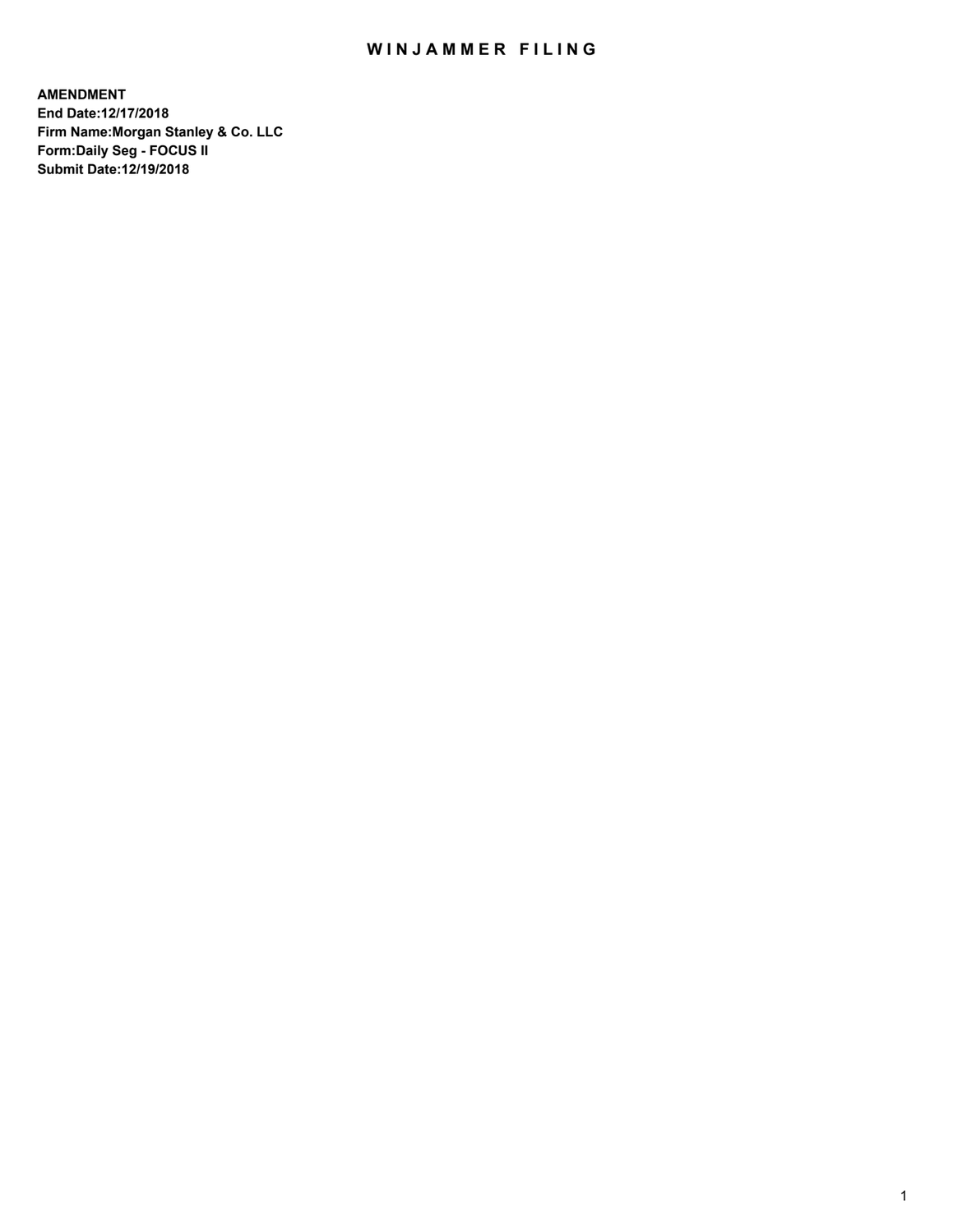**AMENDMENT End Date:12/17/2018 Firm Name:Morgan Stanley & Co. LLC Form:Daily Seg - FOCUS II Submit Date:12/19/2018 Daily Segregation - Cover Page**

| , ocgicgation - oover rage                                                                                                                                                                                                                                                                                                     |                                              |
|--------------------------------------------------------------------------------------------------------------------------------------------------------------------------------------------------------------------------------------------------------------------------------------------------------------------------------|----------------------------------------------|
| Name of Company                                                                                                                                                                                                                                                                                                                | Morgan Stanley & Co. LLC                     |
| <b>Contact Name</b>                                                                                                                                                                                                                                                                                                            | <b>Ikram Shah</b>                            |
| <b>Contact Phone Number</b>                                                                                                                                                                                                                                                                                                    | 212-276-0963                                 |
| <b>Contact Email Address</b>                                                                                                                                                                                                                                                                                                   | Ikram.shah@morganstanley.com                 |
| FCM's Customer Segregated Funds Residual Interest Target (choose one):<br>a. Minimum dollar amount: ; or<br>b. Minimum percentage of customer segregated funds required:%; or<br>c. Dollar amount range between: and; or<br>d. Percentage range of customer segregated funds required between:% and%.                          | 280,000,000<br><u>0</u><br><u>0 0</u><br>0 Q |
| FCM's Customer Secured Amount Funds Residual Interest Target (choose one):<br>a. Minimum dollar amount: ; or<br>b. Minimum percentage of customer secured funds required:%; or<br>c. Dollar amount range between: and; or<br>d. Percentage range of customer secured funds required between:% and%.                            | 140,000,000<br><u>0</u><br><u>00</u><br>0 Q  |
| FCM's Cleared Swaps Customer Collateral Residual Interest Target (choose one):<br>a. Minimum dollar amount: ; or<br>b. Minimum percentage of cleared swaps customer collateral required:% ; or<br>c. Dollar amount range between: and; or<br>d. Percentage range of cleared swaps customer collateral required between:% and%. | 92,000,000<br><u>0</u><br><u>00</u><br>0 Q   |

Attach supporting documents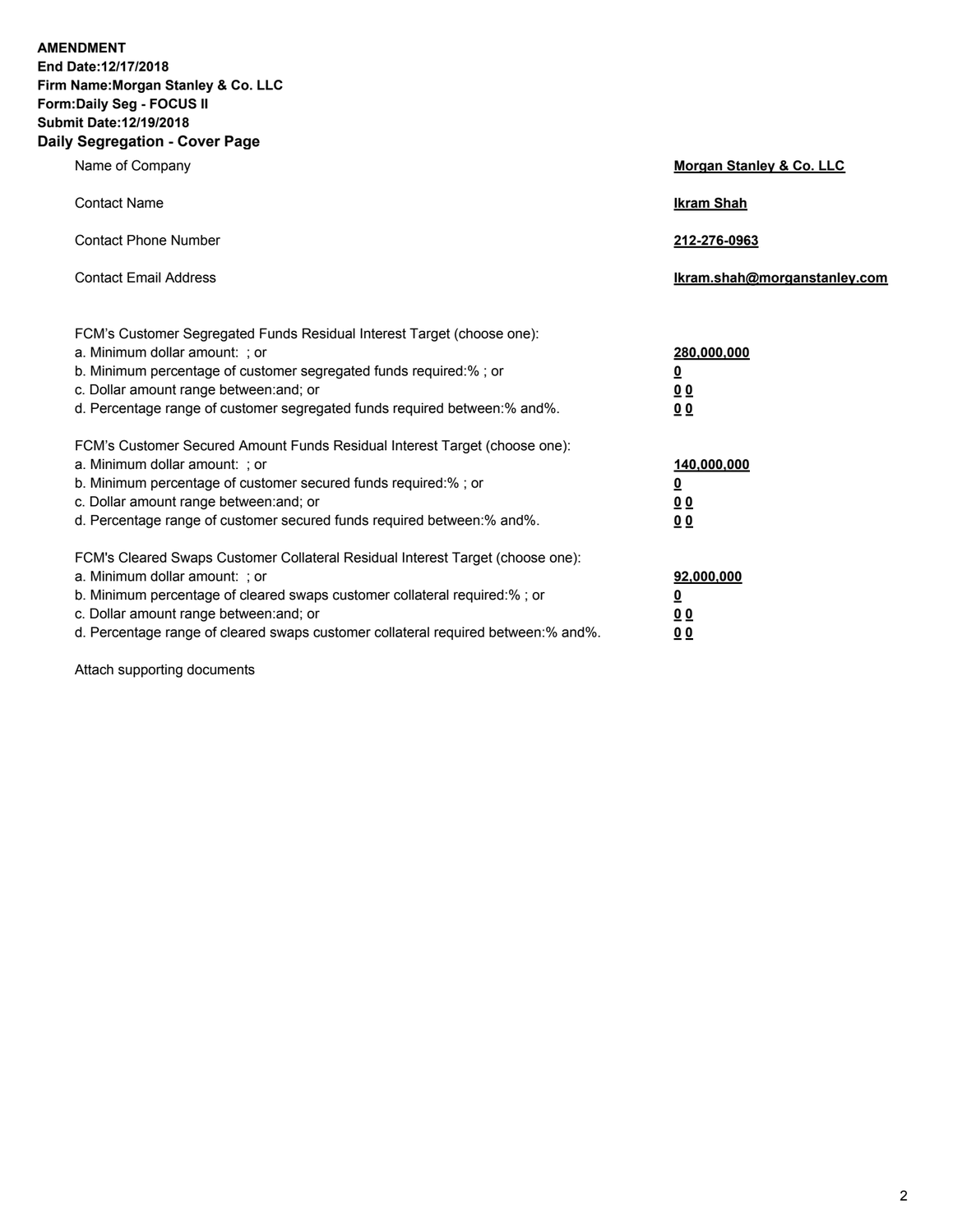## **AMENDMENT End Date:12/17/2018 Firm Name:Morgan Stanley & Co. LLC Form:Daily Seg - FOCUS II Submit Date:12/19/2018 Daily Segregation - Secured Amounts** Foreign Futures and Foreign Options Secured Amounts Amount required to be set aside pursuant to law, rule or regulation of a foreign government or a rule of a self-regulatory organization authorized thereunder **0** [7305] 1. Net ledger balance - Foreign Futures and Foreign Option Trading - All Customers A. Cash **3,904,345,539** [7315] B. Securities (at market) **2,037,326,512** [7317] 2. Net unrealized profit (loss) in open futures contracts traded on a foreign board of trade **-931,773,266** [7325] 3. Exchange traded options a. Market value of open option contracts purchased on a foreign board of trade **5,353,282** [7335] b. Market value of open contracts granted (sold) on a foreign board of trade **-5,899,296** [7337] 4. Net equity (deficit) (add lines 1. 2. and 3.) **5,009,352,771** [7345] 5. Account liquidating to a deficit and account with a debit balances - gross amount **189,770,885** [7351] Less: amount offset by customer owned securities **-187,429,530** [7352] **2,341,355** [7354] 6. Amount required to be set aside as the secured amount - Net Liquidating Equity Method (add lines 4 and 5) 7. Greater of amount required to be set aside pursuant to foreign jurisdiction (above) or line 6. FUNDS DEPOSITED IN SEPARATE REGULATION 30.7 ACCOUNTS 1. Cash in banks A. Banks located in the United States **340,380,783** [7500] B. Other banks qualified under Regulation 30.7 **929,144,550** [7520] **1,269,525,333** [7530] 2. Securities A. In safekeeping with banks located in the United States **135,128,530** [7540] B. In safekeeping with other banks qualified under Regulation 30.7 **0** [7560] **135,128,530** [7570] 3. Equities with registered futures commission merchants A. Cash **6,855,626** [7580]

- 
- B. Securities **0** [7590]
- C. Unrealized gain (loss) on open futures contracts **-374,172** [7600]
- D. Value of long option contracts **0** [7610]
- E. Value of short option contracts **0** [7615] **6,481,454** [7620]
- 4. Amounts held by clearing organizations of foreign boards of trade
	- A. Cash **0** [7640]
	- B. Securities **0** [7650]
	- C. Amount due to (from) clearing organization daily variation **0** [7660]
	- D. Value of long option contracts **0** [7670]
	- E. Value of short option contracts **0** [7675] **0** [7680]
- 5. Amounts held by members of foreign boards of trade
	-
	-
	- C. Unrealized gain (loss) on open futures contracts **-931,399,094** [7720]
	- D. Value of long option contracts **5,353,282** [7730]
	- E. Value of short option contracts **-5,899,296** [7735] **3,796,673,337**
- 6. Amounts with other depositories designated by a foreign board of trade **0** [7760]
- 7. Segregated funds on hand **0** [7765]
- 8. Total funds in separate section 30.7 accounts **5,207,808,654** [7770]
- 9. Excess (deficiency) Set Aside for Secured Amount (subtract line 7 Secured Statement Page 1 from Line 8)
- 10. Management Target Amount for Excess funds in separate section 30.7 accounts **140,000,000** [7780]
- 11. Excess (deficiency) funds in separate 30.7 accounts over (under) Management Target **56,114,528** [7785]

**5,011,694,126** [7355]

**5,011,694,126** [7360]

 A. Cash **2,826,420,464** [7700] B. Securities **1,902,197,981** [7710] [7740] **196,114,528** [7380]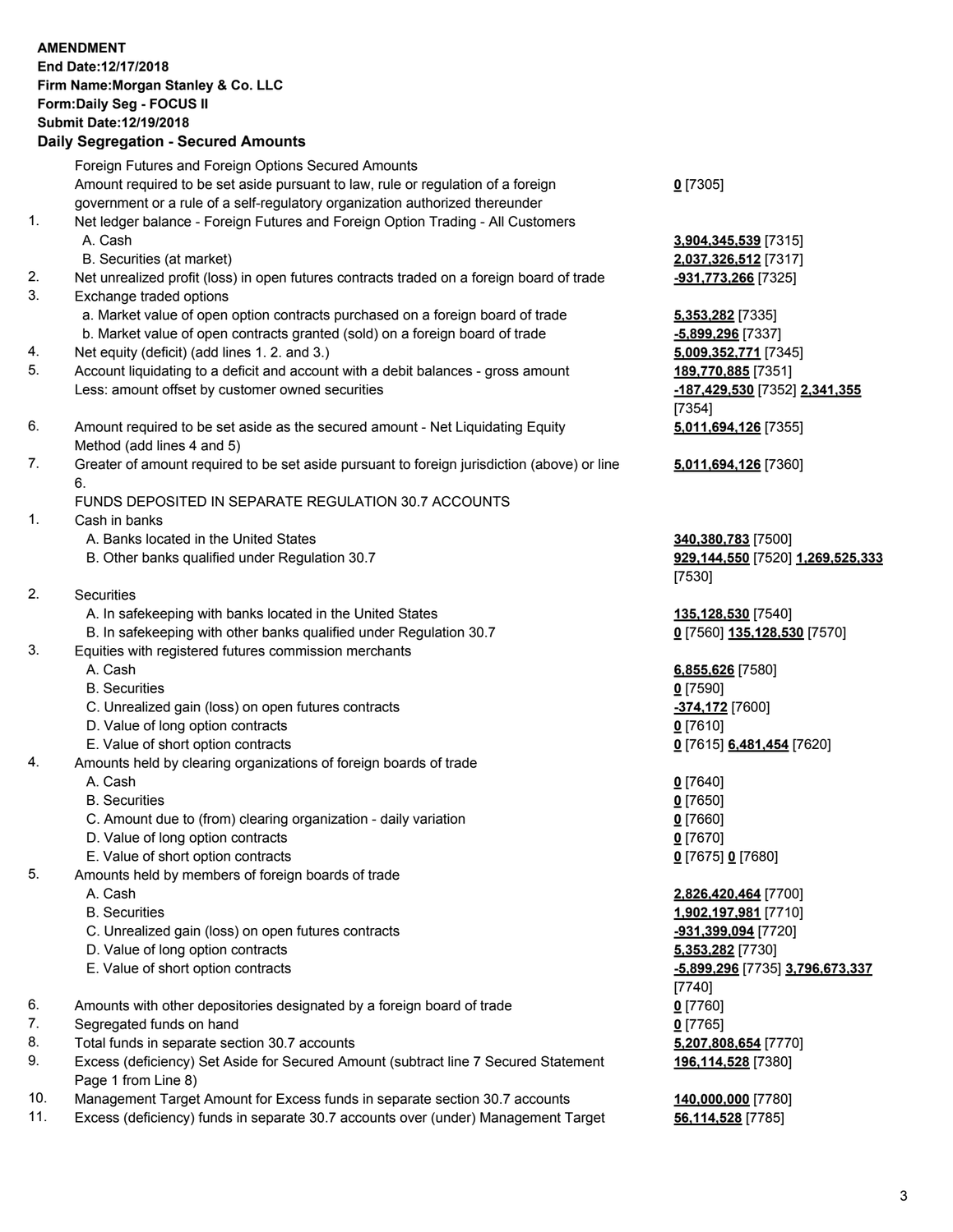## **AMENDMENT End Date:12/17/2018 Firm Name:Morgan Stanley & Co. LLC Form:Daily Seg - FOCUS II Submit Date:12/19/2018 Daily Segregation - Segregation Statement** SEGREGATION REQUIREMENTS(Section 4d(2) of the CEAct) 1. Net ledger balance A. Cash **10,393,580,407** [7010] B. Securities (at market) **6,339,660,850** [7020] 2. Net unrealized profit (loss) in open futures contracts traded on a contract market **-11,384,721** [7030] 3. Exchange traded options A. Add market value of open option contracts purchased on a contract market **283,836,109** [7032] B. Deduct market value of open option contracts granted (sold) on a contract market **-414,617,856** [7033] 4. Net equity (deficit) (add lines 1, 2 and 3) **16,591,074,789** [7040] 5. Accounts liquidating to a deficit and accounts with debit balances - gross amount **615,740,527** [7045] Less: amount offset by customer securities **-603,184,981** [7047] **12,555,546** [7050] 6. Amount required to be segregated (add lines 4 and 5) **16,603,630,335** [7060] FUNDS IN SEGREGATED ACCOUNTS 7. Deposited in segregated funds bank accounts A. Cash **4,579,909,260** [7070] B. Securities representing investments of customers' funds (at market) **0** [7080] C. Securities held for particular customers or option customers in lieu of cash (at market) **528,019,668** [7090] 8. Margins on deposit with derivatives clearing organizations of contract markets A. Cash **6,518,984,175** [7100] B. Securities representing investments of customers' funds (at market) **0** [7110] C. Securities held for particular customers or option customers in lieu of cash (at market) **5,811,641,182** [7120] 9. Net settlement from (to) derivatives clearing organizations of contract markets **-387,490,055** [7130] 10. Exchange traded options A. Value of open long option contracts **283,836,109** [7132] B. Value of open short option contracts **-414,617,856** [7133] 11. Net equities with other FCMs A. Net liquidating equity **9,604,282** [7140] B. Securities representing investments of customers' funds (at market) **0** [7160] C. Securities held for particular customers or option customers in lieu of cash (at market) **0** [7170] 12. Segregated funds on hand **0** [7150]

- 
- 13. Total amount in segregation (add lines 7 through 12) **16,929,886,765** [7180]
- 14. Excess (deficiency) funds in segregation (subtract line 6 from line 13) **326,256,430** [7190]
- 15. Management Target Amount for Excess funds in segregation **280,000,000** [7194]
- 16. Excess (deficiency) funds in segregation over (under) Management Target Amount Excess

**46,256,430** [7198]